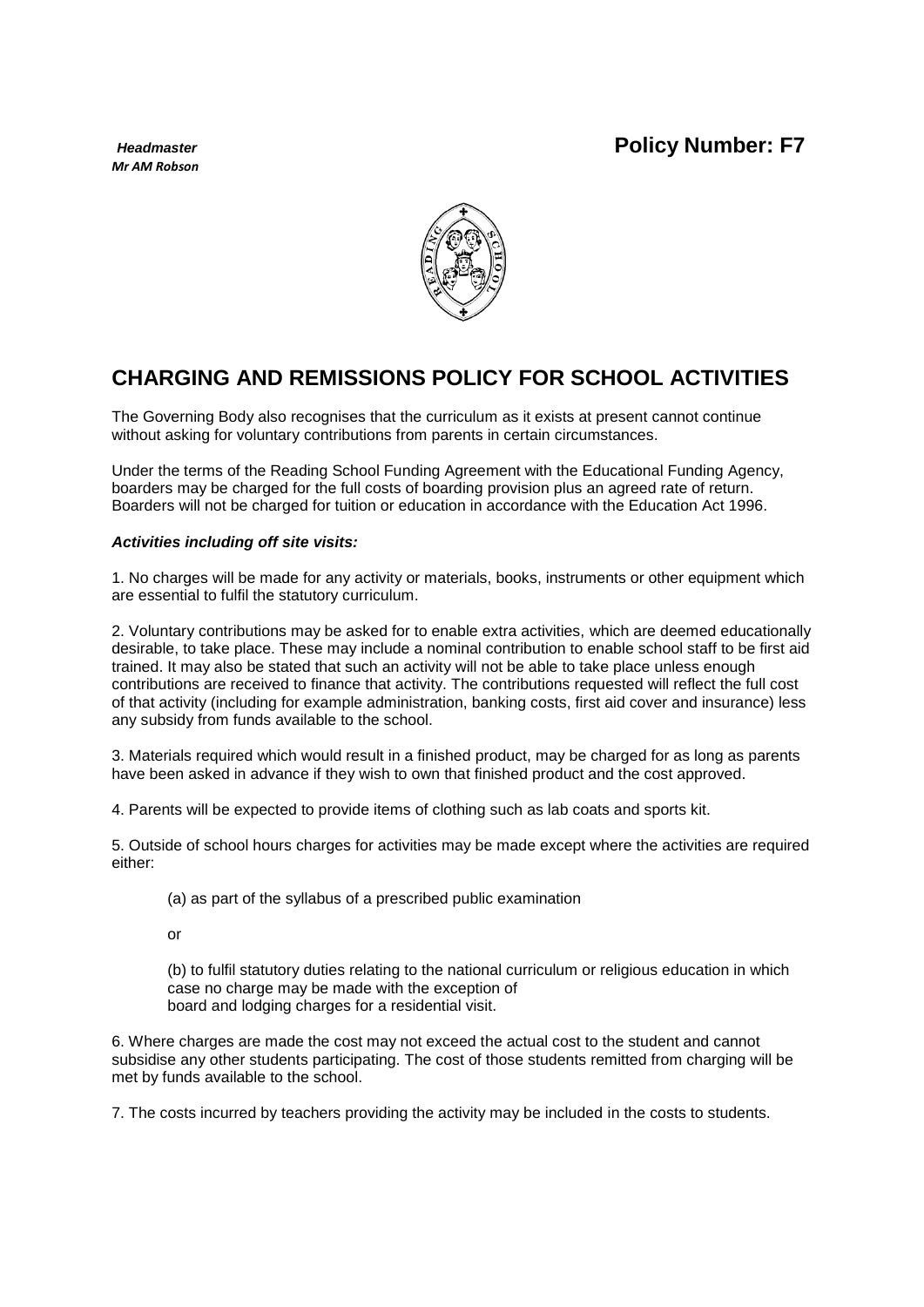8. A student's participation in such an activity will be a matter for parental choice and on the basis of a willingness to meet any charges applicable. Thus such an agreement is a pre-requisite to a student's inclusion.

9. If the charges levied do not cover the cost of the activity the resulting loss will be charged to the organising department.

10. Residential activity is defined as being one which involves students spending one or more nights away from home.

Where such activity is deemed essential to fulfil the National Curriculum (see 1 above) or as part of the syllabus of a prescribed public examination:

(a) the full actual costs per student for board and lodging may be charged to the parent.

and

(b) such a cost must be fully remitted if the student is in receipt of these: • Universal credit in prescribed circumstances (the government plans to prescribe these circumstances when universal credit is fully rolled out).

- Income support.
- Income-based jobseekers allowance (IBJSA).
- Support under part VI of the Immigration and Asylum Act 1999.

• Child tax credit, provided that working tax credit is not also received and the family's income as assessed by HMRC does not exceed certain limits.

• Working tax credit run-on – paid for four weeks after you stop qualifying for working tax credit.

- The guarantee element of state pension credit.
- An income-related employment and support allowance.

Where such an activity is not deemed essential to fulfil the National Curriculum an appropriate charge for the full cost of the activity may be made to parents.

#### Note 1

#### *Within or outside school hours*

For an activity to be considered wholly or mainly outside school hours, the bulk of the time spent on the activity must lie outside normal school hours. For example, if a group of pupils is going to a musical concert and has to leave mid-morning and arrive back an hour after school normally finishes, the visit would be considered to be within school hours. On the other hand, if pupils leave midafternoon and arrive back in the late evening, the visit would be considered to be taking place outside school-time, so charges could be made. See appendix 1

Residential activities are treated in a similar way to educational activities that take place wholly or partly outside school hours. A residential trip counts as falling within school-time if the number of school sessions missed by the pupils amounts to at least 50% of the number of half days taken up by the activity. Bearing in mind that the school day is divided into two sessions and that each 24 hour period is divided into two half days beginning at noon and at midnight, a trip taking place during term time that begins on Wednesday at 8.30am and finishes on Saturday evening at 9pm would count as eight half days. Of these eight half days, six count as school sessions so this trip would be considered to take place during school-time. On the other hand, a trip starting at 8.30am on Friday and finishing at noon on Sunday would count as five half days of which two would be counted as school sessions. This trip would therefore be considered as taking place outside school-time and could be charged for in total, including board and lodging. See appendix 1.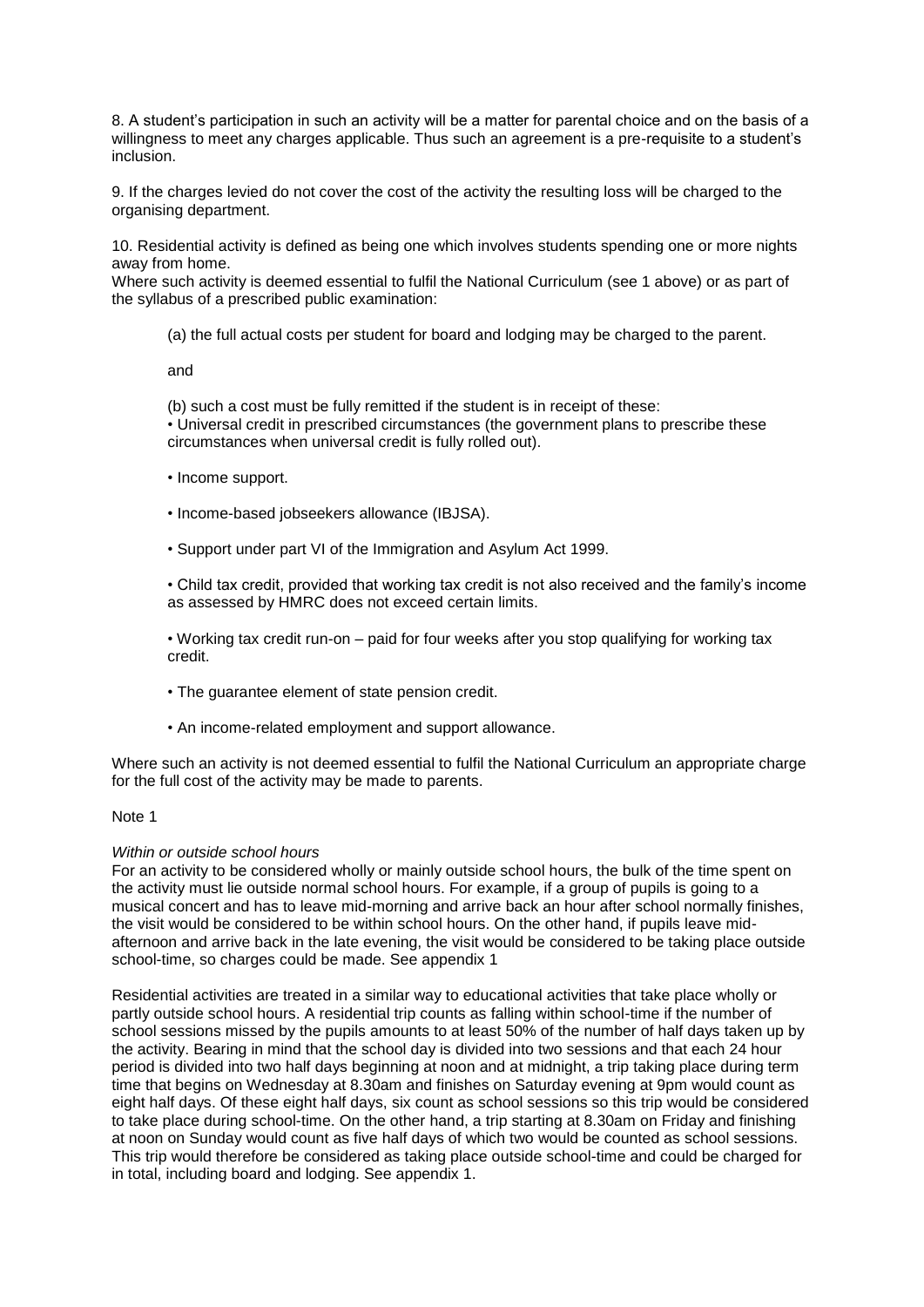For a residential trip that takes place largely during school-time, or that is essential to the curriculum provided by the school, no charge can be made for the education element or the cost of travel, but charges can be made for board and lodging.

### *Entry for Examinations*

11. No charge will be made for a student's first entry to any prescribed public examination for which the student has been prepared at the school, whether during or outside school hours. Re-sit examinations will be charged unless the students is in receipt of Free School Meals or has suffered illness or a 'life event' that caused the student to perform worse in the examination than would normally have been expected.

12. Parents and/or students requiring scripts or remarks will be charged in accordance with the fees charged by the exam boards plus an administration fee to cover the School's expenses in administering the process. Where grades increase and the exam boards refund fees, these will be passed back to the parents.

13. Parents and students will not be required to provide or pay for any materials (excluding clothing) necessary for the purposes of examination entry.

14. No charge will be made for transport provided to enable a student to take such an examination.

15. Students will be entered for each examination in a syllabus for a prescribed public examination for which the student has been prepared for entry by the school except where;

(a) in the opinion of the Headmaster there are educational reasons for not doing so.

or

(b) where the student's parents request in writing that the student should not be entered.

16. Where it is agreed to enter a student for a prescribed examination for which the student has not been prepared by the school, the full cost of the entry may be charged to the student or parents.

17. Where a student has, with parental agreement, been entered for a non-prescribed public examination a charge may be made for:

- (a) entry fee and administrative costs
- (b) actual cost of any preparation provided by the school outside school hours

(c) costs relating to the school's teaching staff if the staff have been specifically engaged under a contract for services for the purpose of providing the optional extra

(d) invigilation costs

18. Examination entry fees may be recovered from parents if a student fails without good reason to complete the requirements for any public examination for which fees have been paid by the school. Requirements may include coursework or the sitting of final examinations.

19. No charge will be made in connection with the sitting of the entrance examination.

20. Parents requesting a remark of the entrance examination will be charged £200. Should the outcome of any remark improve a student's place on the Admissions list the fee will be refunded. Students scoring below the pass mark are not deemed to be on the Admissions list.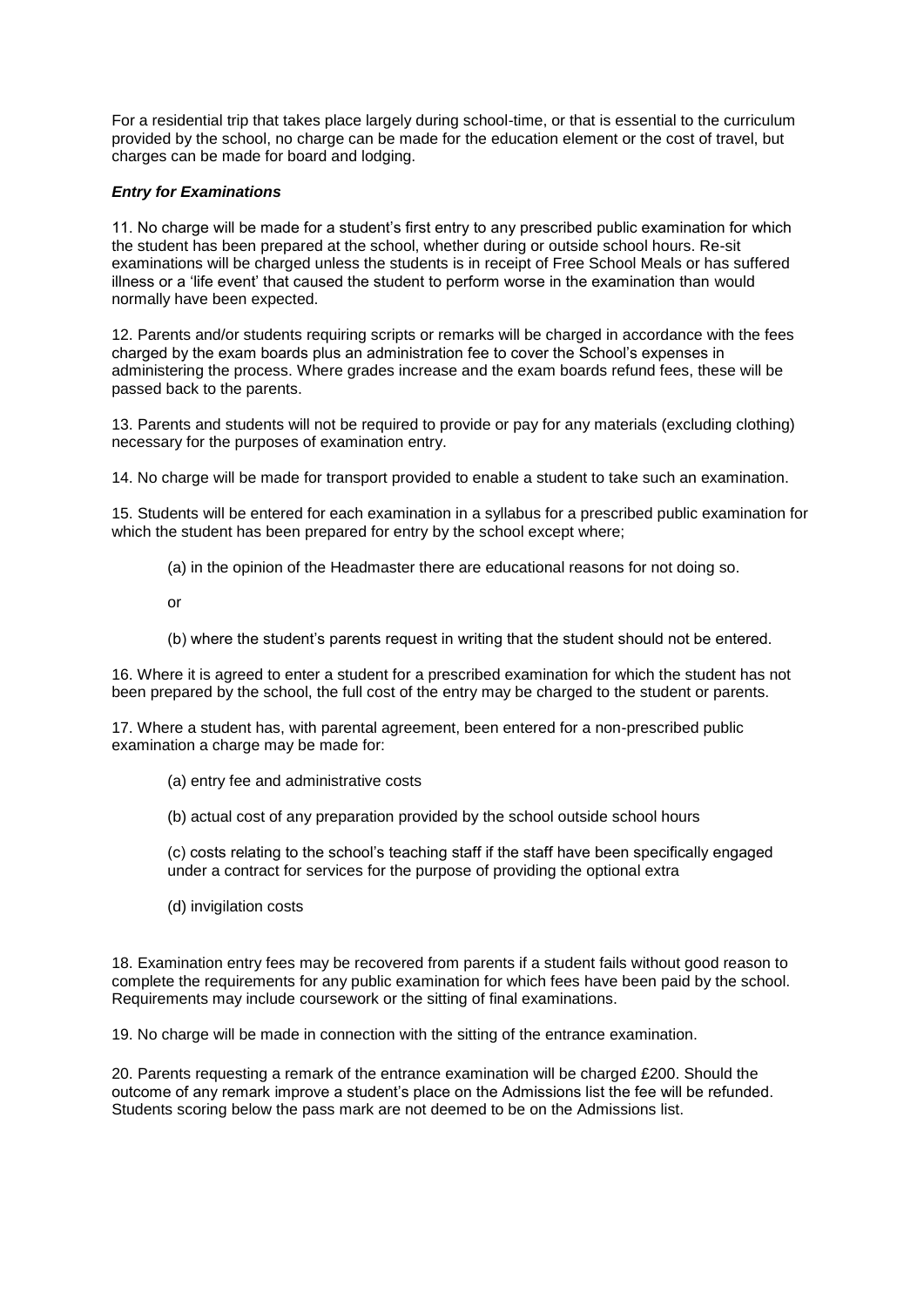### *Music Provision*

21. Charges will not be made for class music tuition during school hours.

22. All students are encouraged to learn to play a musical instrument. The School may charge a small fee should students wish to hire an instrument to take off the School premises.

23. No charge will be made for group activities e.g. school orchestras, which take place during school hours.

24. A charge is made for individual and small group music tuition not forming part of the syllabus of a prescribed public examination or required by the national curriculum. See the 'Instrumental Tuition Terms & Conditions' document.

25. Serious consideration will be given to requests for tuition from parents suffering financial hardship or whose student is in receipt of Student Premium funding, with each case being judged independently and given at the school's own discretion.

26. School reserves the right to terminate tuition if it does not consider groups to be viable, or if progress/commitment is unsatisfactory. This will always be done after consultation with the instrumental teachers and parents.

#### **Note: For activities such as music tuition, field trips, concert and theatre visits, see Appendix 2 which indicates the school's policy on which activities will be charged for.**

#### *Voluntary Contributions*

27. Any such contributions must be genuinely voluntary and it will be made clear to parents if contributions are requested that:

- (a) there is no obligation to contribute.
- (b) students will be treated the same whether or not their parents have contributed.

(c) there is support for low income families, in which case the student is in receipt of Free School Meals, and this is the criterion used to assess whether support is needed.

28. If an activity cannot be funded without voluntary contributions, this will be made clear to parents in an initial letter indicating:

- (a) the nature of the proposed activity and its education value
- (b) the contribution per student which would be required if the activity were to take place

and

(c) the activity would not take place if insufficient contributions were forthcoming.

29. If the costs of the activity are not covered by voluntary contributions and the activity goes ahead, any resulting loss will be charged to the relevant department.

#### *Breakages*

30. Parents may be asked to pay for the cost of any damage resulting from a student's misbehaviour.

31. Parents may be asked to pay for the replacement of any lost or damaged material in the care of the student.

#### *Monitoring and evaluation*

This policy will be monitored and evaluated in the light of changes to legislation and comments received from parents and other interested parties.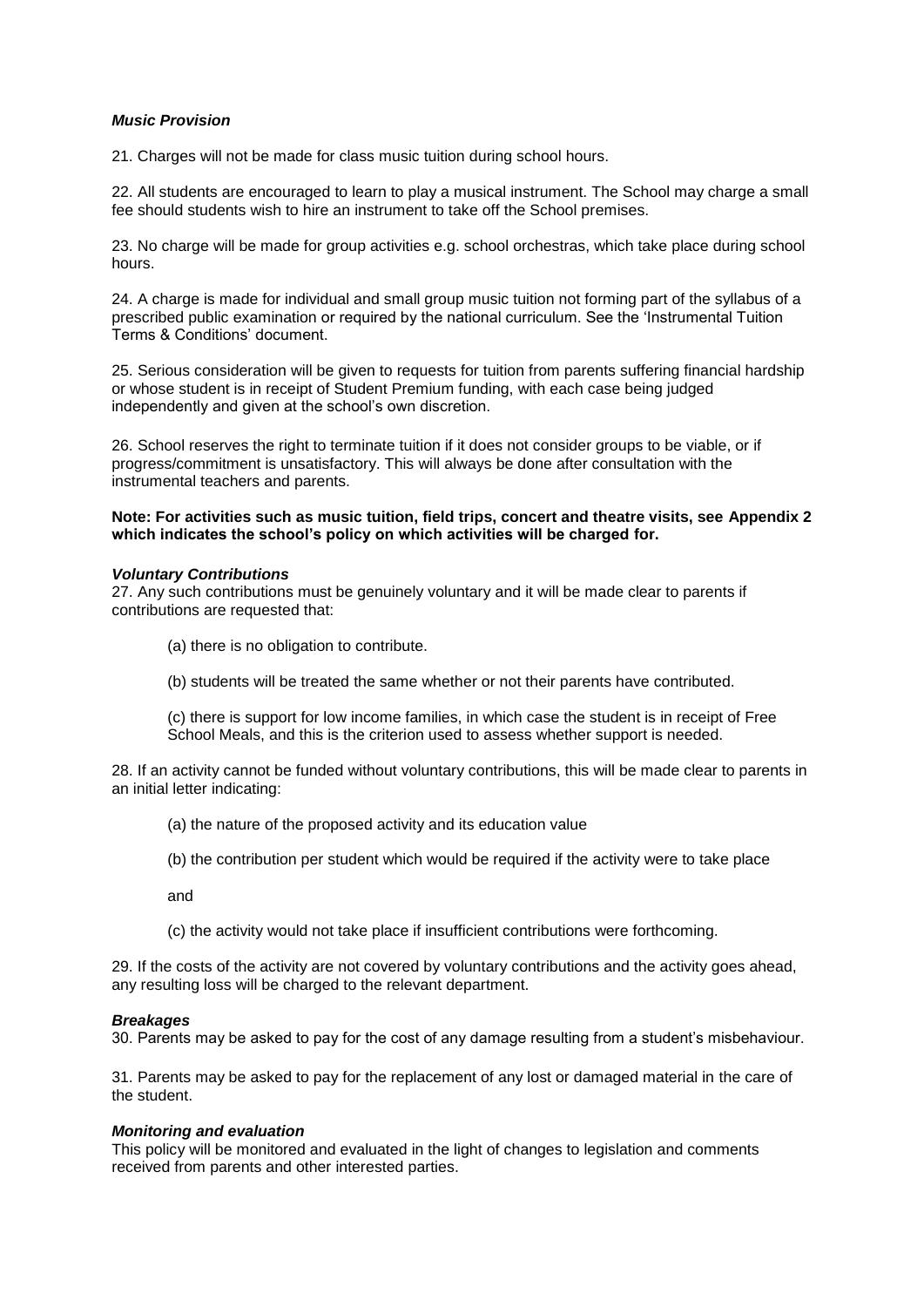*Approved by: Finance Committee 5 th October 2021 Date of next review: October 2022*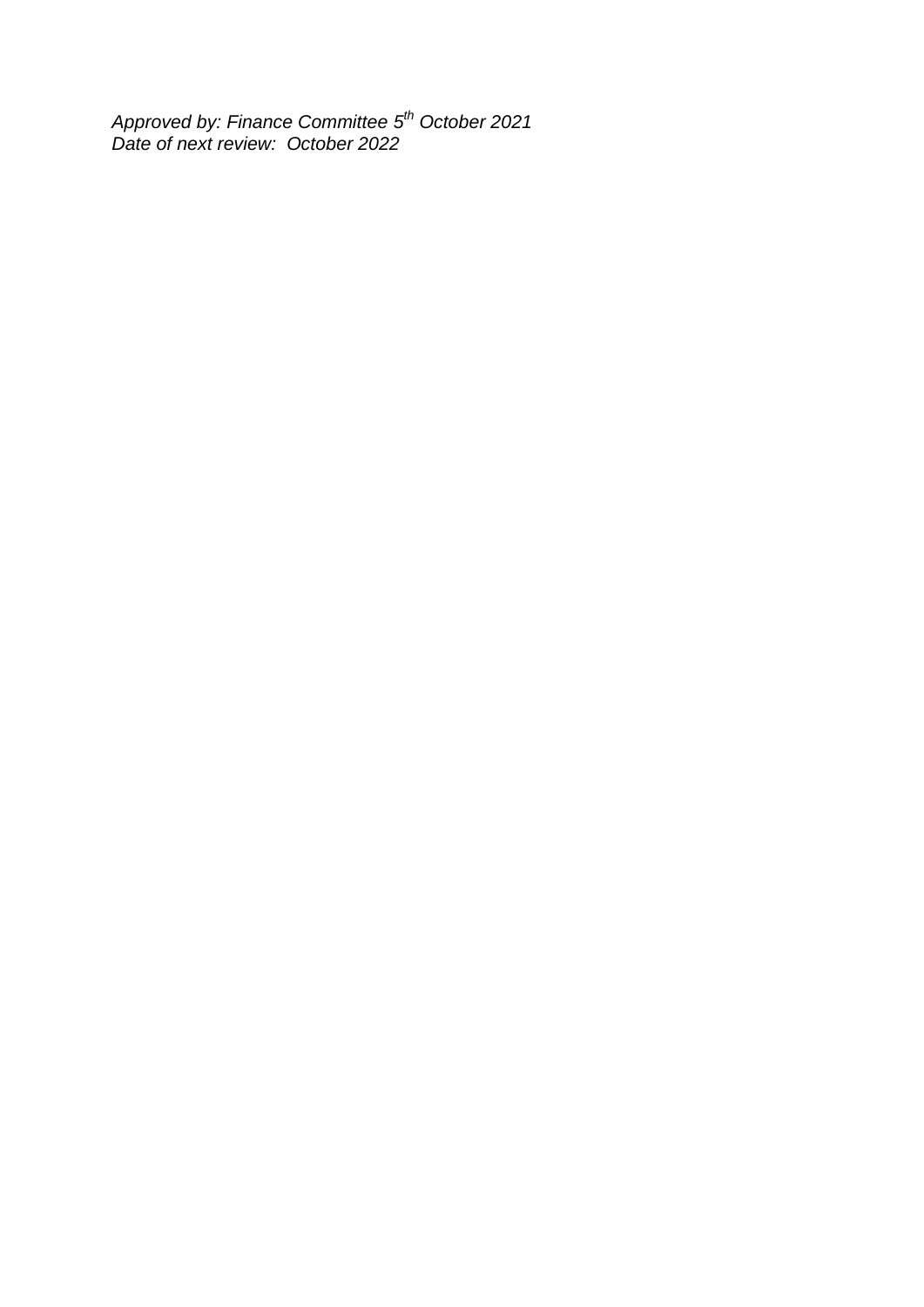# Appendix 1: Defining visits for charging purposes

Visit organisers should be aware that any financial losses - whether relating to chargeable visits or those funded by voluntary contributions - will be charged to the organising department. When a potential for loss is identified the organiser should discuss this with the Finance Director at the earliest opportunity to enable the loss to the school to be mitigated.